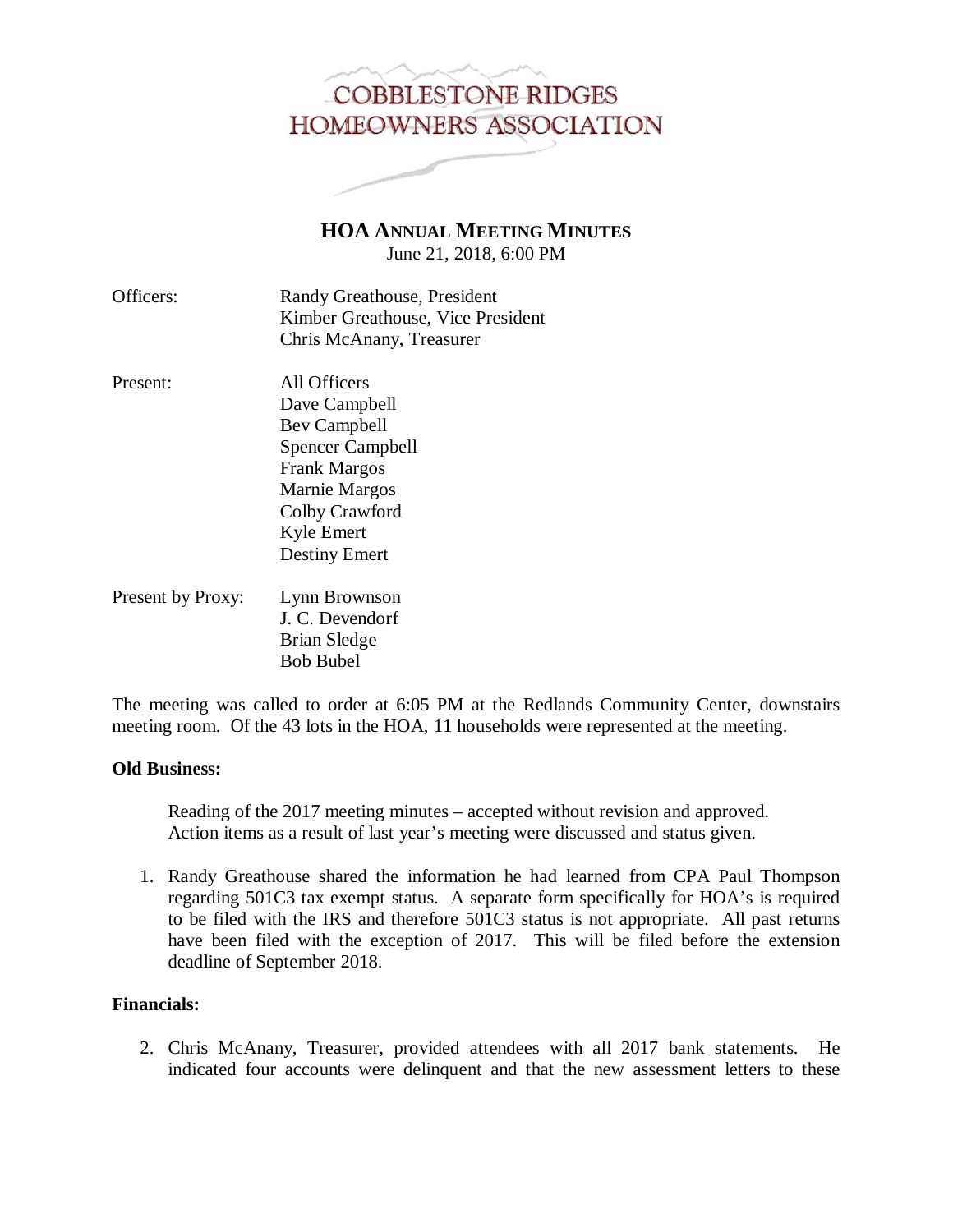homeowners would reflect the past-due balances. Current bank balances are very close to last year at



- 3. For the benefit of new HOA members, Chris outlined how the HOA's finances are handled, including requiring two signatures on all checks.
- 4. A proposed assessment of (the same as last year) was recommended by Chris for 2018. Even though was allocated for tree removal last year, it actually only cost . Dave Campbell pointed out that three trees had died in the cul-de-sac common area and therefore, another was added for removal of the dead trees with funds for planting new trees both in this area and on Butte Court.

Dave Campbell recommended that Terry's Landscape Care prune the Butte Court common area every 2 weeks. He also pointed out that the pavers around the mailbox on Rana are heaving and need reset with new weed barrier. Destiny pointed out that there was an overgrown lavender in this area. We are not certain if this is on common grounds or someone's private property, but it will be investigated.

Dave Campbell motioned that a budget of be approved, Colby Crawford seconded, and the budget was unanimously approved as follows:

| Landscaping maintenance and improvements: |
|-------------------------------------------|
| Tree removal and new plantings:           |
| Insurance:                                |
| Meeting cost:                             |
| Utilities:                                |
| Web hosting:                              |
| Website upgrade:                          |
| Accounting:                               |
| Picnic:                                   |
| Reserve:                                  |
|                                           |

5. Dave Campbell motioned that the current HOA assessment remain at \$200/year, Frank Margos seconded, and the motion passed unanimously.

## **Report on HOA Compliance:**

1. There is a requirement for HOA's to hire an independent third party to perform reserve studies of HOA finances. Our current reserves of about have been maintained (without increase) for many years. These funds are kept on-hand to avoid hitting homeowner's with special assessments should there be any serious failure of the irrigation system. Since our funds are limited and every homeowner can request a copy of the HOA's finances at any time, a reserves study was again postponed. Marnie Margos imitated the motion, Colby Crawford seconded, and the motion carried unanimously.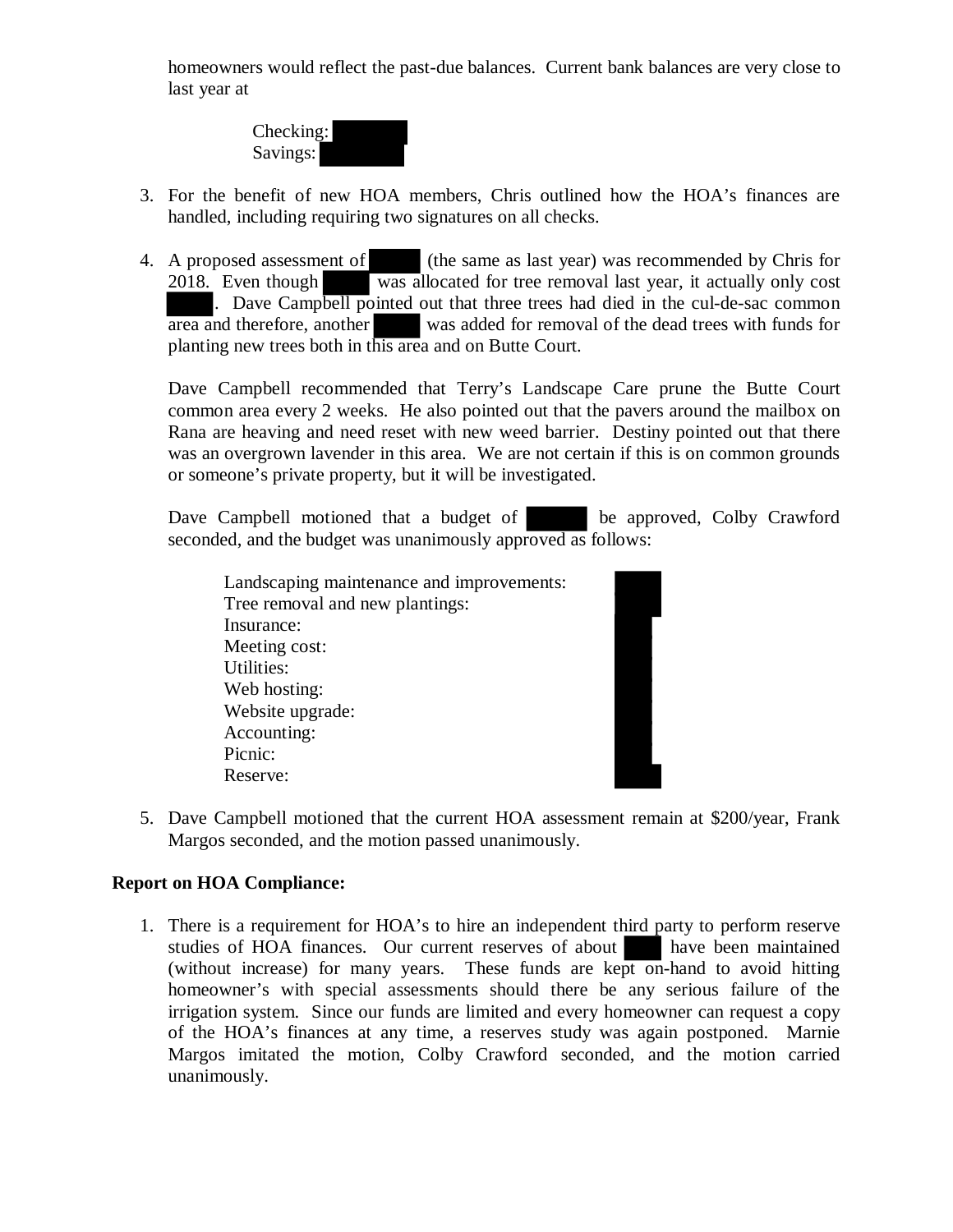### **Fall Picnic:**

It was generally expressed that the Fall HOA picnic is a fun way to get to know your neighbors and build community, and unanimous approval was given to host the picnic again this Fall, Saturday, September 29th. We hope to see you all there.

#### **Election of Officers:**

The current Board of Directors, Randy Greathouse, President; Kimberly Greathouse, Vice President; and Chris McAnany, Treasurer were reelected in entirety after a motion by Marnie Margos and second by Bev Campbell.

After serving as Treasurer for 10 years, Chris McAnany has stated that he will be resigning next year. Thank you Chris for your efforts and incredible devotion to our subdivision.

Our HOA is very important because it protects our common areas and therefore, the property values of all our homes. Those who are willing to serve on the Board are absolutely essential in these efforts. If you may be willing to serve, please feel free to contact any of the board members with any questions you may have. We have done everything we can to minimize the amount of time required.

### **New Business:**

 Kyle Emert suggested we move some of our reserves funds into higher interest rate CDs. He said there are some CDs where the money can be accessed in an emergency. The HOA board will look into this.

 It was discussed that perhaps we could do more to reach out to our homeowners and Destiny Emert suggested a welcome basket for new homeowners. The board is typically contacted by the title company/realtor and asked to provide information about the status of the homeowner's HOA dues; however, we typically don't know if they actually closed and who the new homeowner's are. Nonetheless, it was generally considered a good idea and Destiny volunteered to get us a cost estimate. She indicated she was willing to prepare the baskets.

#### **Landscaping Action Items:**

- 1. Dead trees and shrubs will be removed from the cul-de-sac on Saddle Court and new trees planted.
- 2. A new tree will be planted in the Butte Court common area. Terry will be asked to prune this area every 2 weeks.
- 3. The communal post office box pedestals will be painted again this year. Colby recommended Vivax Pros and Kyle said he would contact Ute Water to find out what they used to paint the fire hydrants that held up very well.